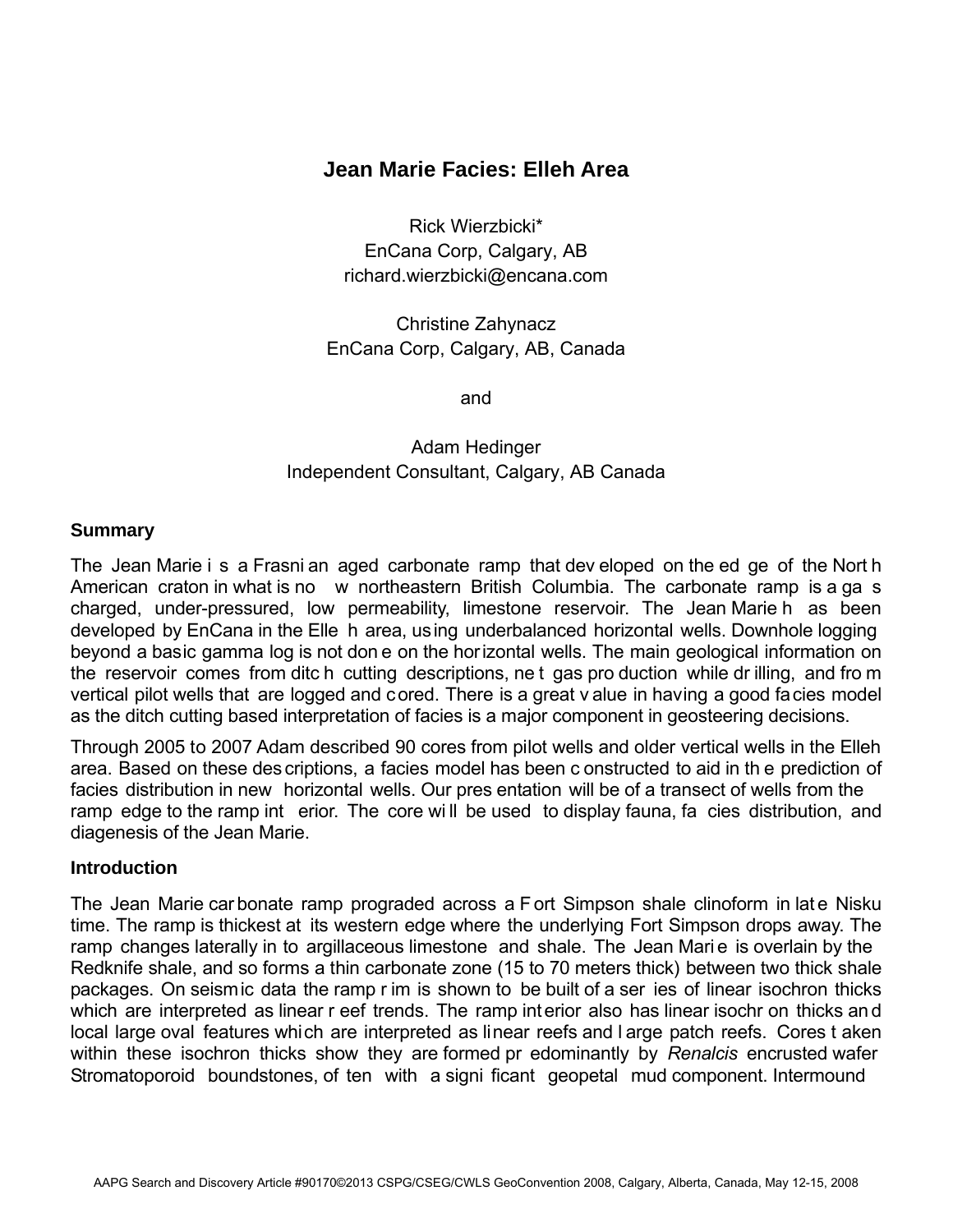sediments show an open ma rine character, even well within t he platform. Our interpretation of the depositional setting is that the reefs gr ew on a deeper water slope and only reached fair weather wave base occasionally.

The reef and reef fl ank sediments and a lar ge portion of the int er-reef sediment show evidence of burial diagenesis with slight dolomit ization, and extensive leaching of *Renalcis* and peloids. In addition carbonate mud has of ten been neomorphically altered to a fine mi cro-spar with common microsucrosic texture. This has resulted in a widespread but disc ontinuous, low to moder ate porosity development, mostly of micro-intercrystalline and micro-moldic pores. The small pores have resulted in a relatively low permeability which explains the low deliverability of vertical wells and the successful development of the reserv oir using horizontal underbalanced wells. These wells minimize formation damage, c onnect to large ar eas of res ervoir, and intersect th e occasional fracture which enhances permeability.

# **Method**

This presentation is the result of a three year core description project undertaken by Adam Hedinger for EnCana. His work was complimented by discussions with fellow EnCana geologists working on the Jean Marie developm ent program; and an as sociated diagenetic study undertaken by Jeff Dravis. Based on the dat a. a facies and diagenetic m odel was developed for the reservoir for t he ramp interior. This model was extended to the ramp margin when examination of cores in that area revealed the same general facies. Conversations with Bill Ma rtindale, on the nat ure of Nis ku sedimentology at Meek wap, and with Jac k Wendte, on J ean Marie sedimentology at July Lake, contributed to our regional understanding of the Jean Marie and Nisku in the area.

# **Facies Model**

The reservoir was broken into three maj or facies packages: those ass ociated with th e buildups observed on seismic data, those associated with the intermound areas, and those associated with the underlying deep water c arbonate ramp that occurs at the tran sition from Fort Simpson to Jean Marie.

# **Build-up Facies Association**

# *B 1: Reef flank to backreef lagoon environment.*

Dark to medi um brown l imestone, symmetrical to ragged onc olite, *Megalodon*, branching stromatoporoid, rare wafer stromatoporoid, gastropod, robust *Amphipora, Syringopora*, horn corals, floatstone to rudstone; mudstone to pell oidal packstone to rare grainstone matrix; hint of nodular texture, slightly argillaceous. Varies to medi um to dark brown limesto ne, wafer or laminar and dendroid stromatoporoid, branching coral, crinoids, brachiopod, wackestone, floatstone, rarely rudstone; generally muddy matrix but occ asional grainstone matrix; interbedded with intermound sediments.

# *B 2: Shoal to reef capping shoal, above fair weather wave base.*

Tan to medium br own limestone, oncolite, *Megalodon*, dendroid stromatoporoid, *Thamnopora*, rugose corals, and brachiopod fragments, floatstone to rudstone; skeletal grainstone/packstone to pelletal grainstone matrix. V aries to tan limestone, dendroid stromatoporoid, *Amphipora* rudstone with an interclast and skeletal grainstone matrix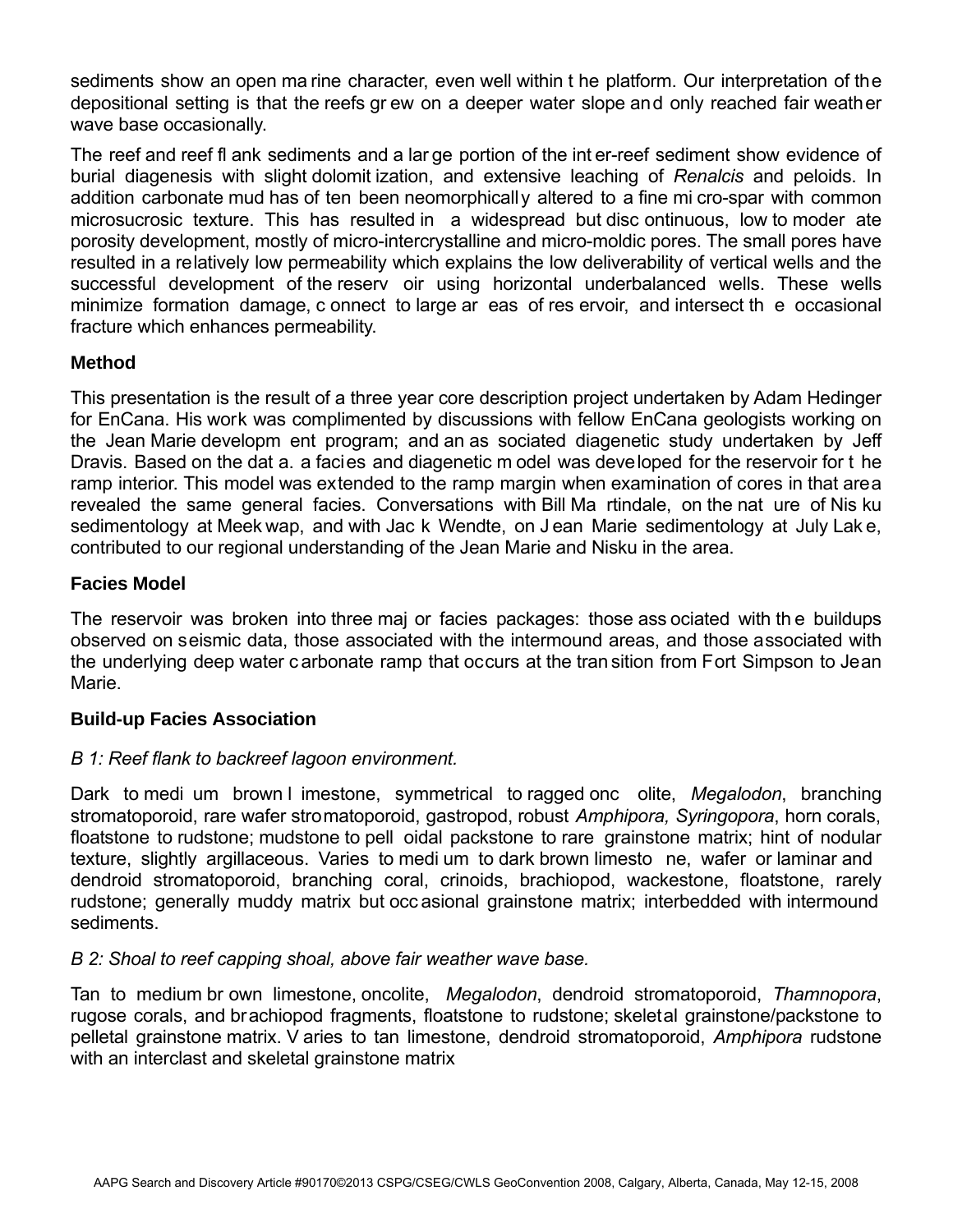### *B 3: High energy reef, at fair weather wave base.*

Cream to tan to medium brown li mestone, wafer to tabular with rare bulbous stromatoporoid and *Renalcis* consortium, rudstone to dom inantly boundstone, dendroid stromatoporoids, rare solitary and rugose corals, *Amphipora*, brachiopods; little mud in matrix, open framework with large cavities partially to completely in filled with spar cement or gr ainy debris, grainstone to pelletal packstone matrix. Varies to *Renalcis* dominated thrombolites and *Renalcis* sands and muds with very littl e stromatoporoid material. *Renalcis* dominated zones may be shoals or large infilled cavities "caves" or sheltered areas where thrombolitic growth dominated. In the S tromatoporoid-Renalcis consortium, pendant or encrusting *Renalcis* is the dominant depositional form.

### *B 4: Moderate to low energy reef, below fair weather wave base or interior of mound.*

Light cream to medium to dar k brown limes tone, tabular to wa fer stromatoporoid *Renalcis* consortium, floatstone to r udstone to boundstone, trace br achipods, gastropods, dendroid stromatoporoids, *Thamnopora*, rare coral heads, shelter cavities partially to completely filled in with *Renalcis* encrustations and mudstone or pellet al muds, wackestone to mudstone matrix. Varies to cream to tan, dense wafer strom boundstone with little mudstone and *Renalcis* dominating in shelter cavities

### *B 5: Stromatoporoid biostroms to incipient Stromatoporoid Renalcis consortium reef.*

Medium to dark brown limestone, wafer Stromatoporoid with very rare *Renalcis*, scattered dendroid stromatoporoids, *Thamnopora*, brachiopods, trace *Amphipora,* wackestone to floatstone, rare rudstone, mudstone to rare skeletal wackestone matrix.

#### **Inter-Mound Facies Association**

#### *I 1: Open platform normal marine, generally below fair weather wave base.*

Dark to medium br own to gr ey, dendr oid and rar e wafer stromatoporoid, horn cor als, crino ids, brachiopod, rare col onial corals, *Syringopora*, rare heavy pelecy pod fragments, wackestone to floatstone, hints of nodular texture, lime mud matrix,

#### *I 2: Low energy open platform.*

Dark to m edium brown limestone, mudstone to rare wackestone, rare beds of sk eletal debris, corals, wafer stromatoporoid fragment s, dendroid stromat oporoid fragments, *Amphipora*, *Thamnopora*, brachiopod, crinoids, not nodular. Varies to dull dark green to d ark brown to medium brown limestone, mudstone with a strong nodular texture, little fauna, slightly argillaceous. Varies to medium brown peloidal grainstone.

#### *I 3: Low energy restricted platform.*

Medium to dark brown limestone, mostly barren mudstone, very rare small *Amphipora*, *Megalodon*  fragments, brachiopods, occasional wispy beds of black argillace ous mudstone, nodular tex ture occurs, sometimes with dark green shale partings.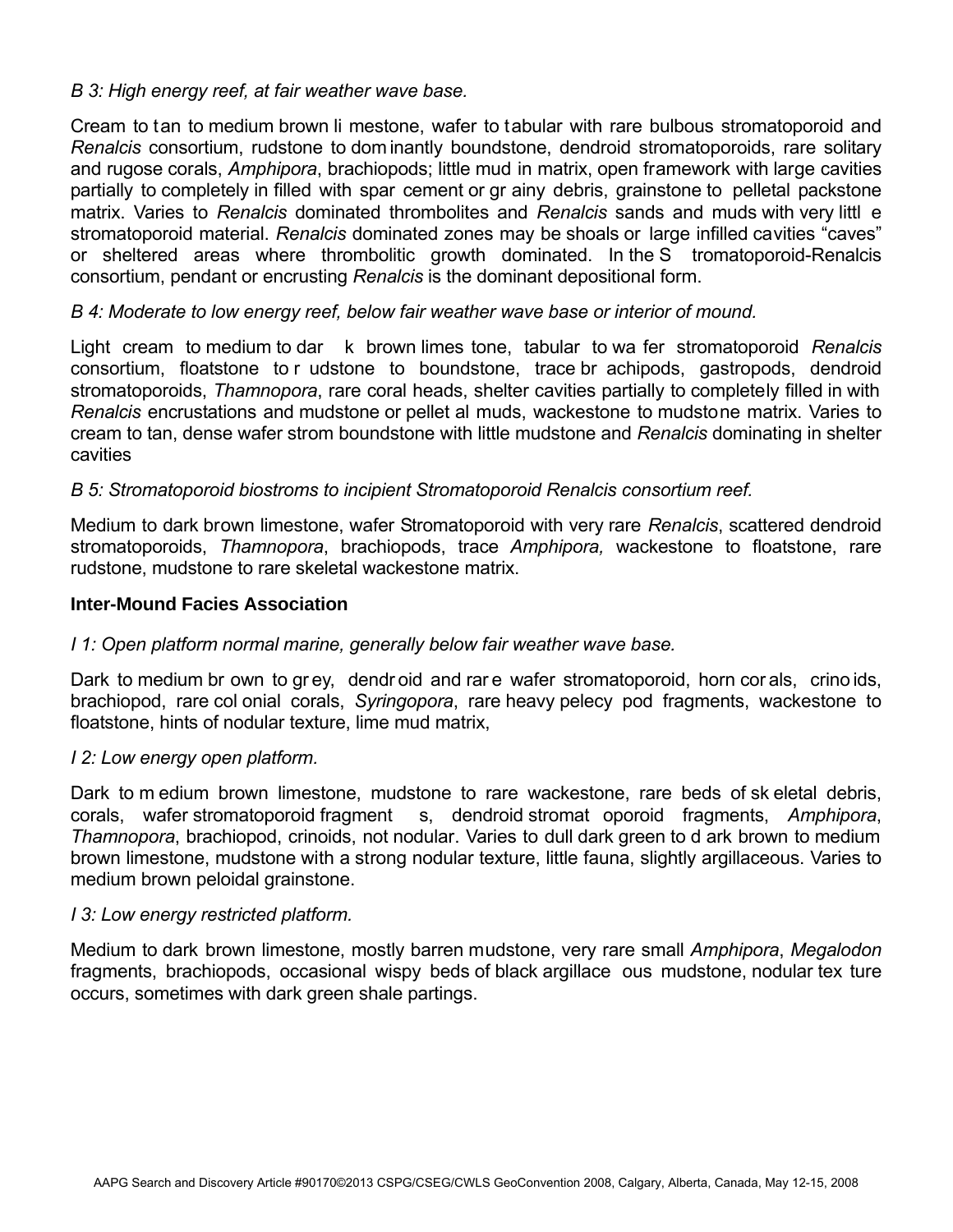### *I 4: Channel fill between mounds.*

Light tan to pale brown limestone, barren fine grained calcarenite to bioclastic wackestone to packstone with r are fragments of corals, stromatoporoids, and int erclasts, varies to dark brown slightly argillaceous calcarenite packstone, trace skeletal debris as above. Skeletal grains were swept off mound tops into channels, below fair w eather wave base but perhaps strong currents in channels.

### **Lower Carbonate Ramp Facies Association (Basal Transition)**

#### *R 1: Deeper water open ramp, basal Jean Marie.*

Dark brown limest one, coral, crinoids, scattered cup corals and br achiopods, rare wafer stromatoporoids, wackestone to floatstone, argillaceous, varies to dark brown nodular mudstone with interbeds of dark green argillaceous mudstone.

#### *R 2: Deeper water biostromes*

Dark brown to dark green limest one, coral stromatoporoid rudsto ne, argillaceous muddy matrix. Small biostromes, slight increase in thickness of platform, slight relief off seafloor.

#### **Diagenesis (Summarized from Internal Report by Jeff Dravis)**

Porosity is best developed in pl aty stromatoporoid buildups but ve ry good porosity can a lso be found in the flanks of buildups in more micritic units. Preserved porosity is dominantly secondary and appears to hav e form coincident wit h pressure solution of short ly thereafter. Porosity is developed by secondary dissolution of mi critic fabrics such as: *Renalcis*, some stromatoporoids, peloids, micritic coatings, and cryptocryst alline grains. Stable calcite grains s uch as crinoids , calcispheres, and cor als are also dissolved. Associated mineral deposited include authogenic quartz, sphalerite, and kaolinite. Microfractures are common and provide enhanced permeability.

This implies that more acidic and perhaps hot fluids were involved in the dissolution process. The geochemical work released by Jack Wendte in 2007 in GSC openfile --- show hot deeper source d fluids were involved in dolomitization and dissolution in the July Lake area.

#### **Conclusions**

The reefs on the J ean Marie carbonate ramp are made up of platey stromotoporoid boundstone to rudstone with abundant Renalcis encrustations and have do minantly a m uddy wackestone to packstone matrix. The interreef sediments show a low energy open marine to r estricted marine facies. On that bas is we suggest that the Jean Marie ramp was a lower energy deep water ramp with reefs occasionally growing up above the fair weather wave base. The reefs themselves show a shallowing up profile.

Porosity development is ass ociated with sec ondary dissolution and re sults in a dom inantly microporous pore system. Permeability is low due t o the sm all pore thr oats but is e nhanced by microfractures and the occasional macrofracture. Underbalanced horizontal wells are an ideal way to develop this reservoir.